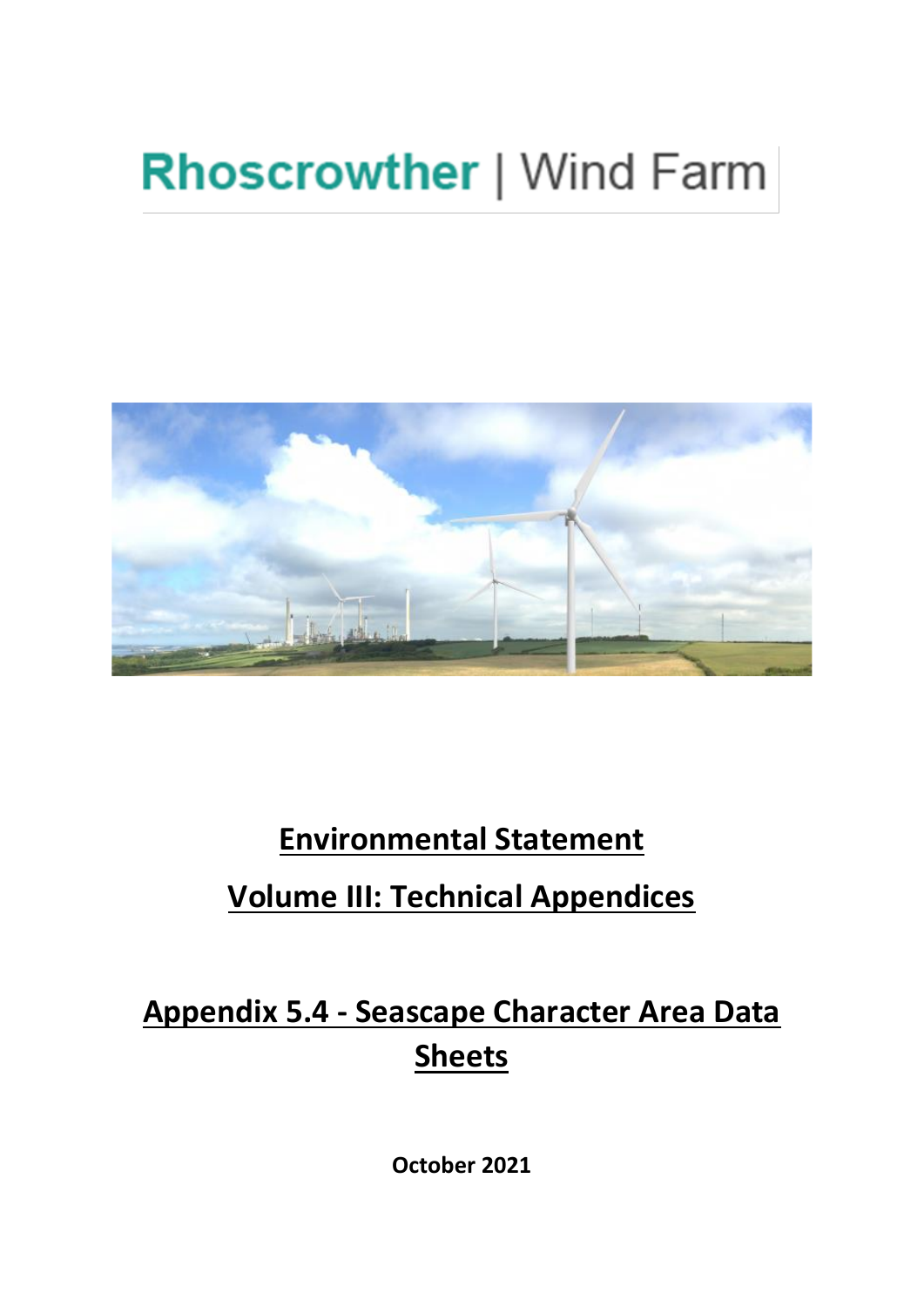

Reproduced from Ordnance Survey digital map data © Crown copyright 2013.<br>All rights reserved. Licence number 100019741<br>Sources: Ordnance Survey, Seazone, Pembrokeshire Coast National Park Authority. CCW, Cadw

SCA 31: Outer Milford Haven



*Panorama looking north over Angle Bay, refinery visible on right* 



*Mouth of Milford Sound from near Rat Island, with ferry off St Ann's Head* 



In the mouth of the Sound approx 500m from shore

Supplementary Planning Guidance: Seascape Character Assessment December 2013

31 1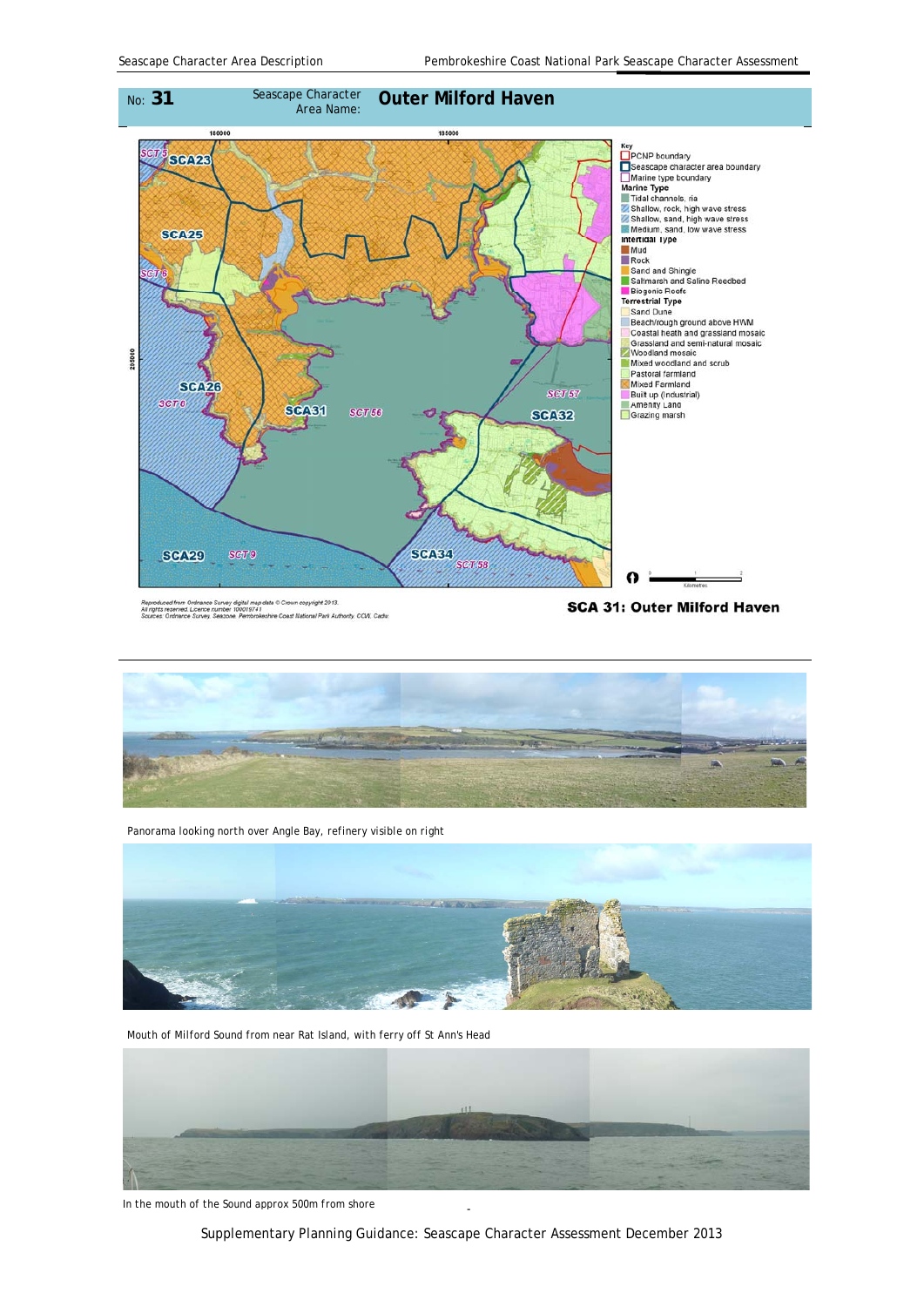



*Dale Roads with refinery in distance Sandyhaven Pill (©John Briggs)* 

#### **Summary Description**

The area forms the outer part of Milford Haven which is a large sheltered drowned ria. The mouth of the Sound has an exposed open sea aspect with strong tides and currents contrasting with the sheltered bay of Dale, small beach at West Angle Bay, and creeks such as Sandyhaven Pill. There is nature conservation interest especially around Dale and coastal forts relating to the Haven's historic strategic value. The sea area is busy with ferry and commercial shipping, with the refinery and other energy and port infrastructure in background views and the area is popular for recreation and sailing, especially around Dale.

#### **aspectKey Characteristics**

- Large sheltered drowned ria with red steep sandstone cliffs and sheltered bays and shallow creeks.
- Mouth of the Haven has an open sea character with strong currents and swell.
- Rolling inland landcover comprises open arable and pasture with low hedgebanks, with deciduous woodland in incised valleys.
- Traditional and medieval settlements.
- Historical military features and associations including forts.
- Busy natural harbour mouth with large vessels including tankers and ferries using the waters.
- Popular for sailing and other recreation especially around Dale.
- The coastal path runs around the entire sea edge.
- Wide and contained views.

#### **Physical Influences**

Milford Haven is a classic example of a ria (coastal inlet formed by drowning of a river valley). The outer zone of the southward opening Haven is incised through east-west striking Silurian (Grey Sandstone Formation), Devonian Old Red Sandstone (Raglan Mudstone Formation, Ridgway Conglomerate Formation) and Carboniferous Limestone. Red cliffs bound the wide mouth to the Haven to both west (St Ann's Head) and east (East Blockhouse Point; Rat Island 23m aod, Sheep Island 36m aod). Fallen rocks fringe the coasts. The western headland is indented by shallow bays, whilst to the east, West Angle Bay is deeply incised. On the north side of the Haven, where the headland is 50-60m aod), the land slopes down to a coast indented by bays, the river valley at Monk Haven, the sinuous sandy estuary at Sandyhaven Pill and the broad estuary at Dale. Intertidal areas are rocky or shingle around the headlands (52%) and sandy in bays (43%). Salt marsh forms locally (4%). Wind and wave erosion are reduced in the estuary mouth. The tidal estuary is a depositional area with sediment transported through traction, saltation and suspension.

The shallow (<30m) sandy sea floor slopes gently (<1<sup>o</sup>) in the estuary but has a low to moderate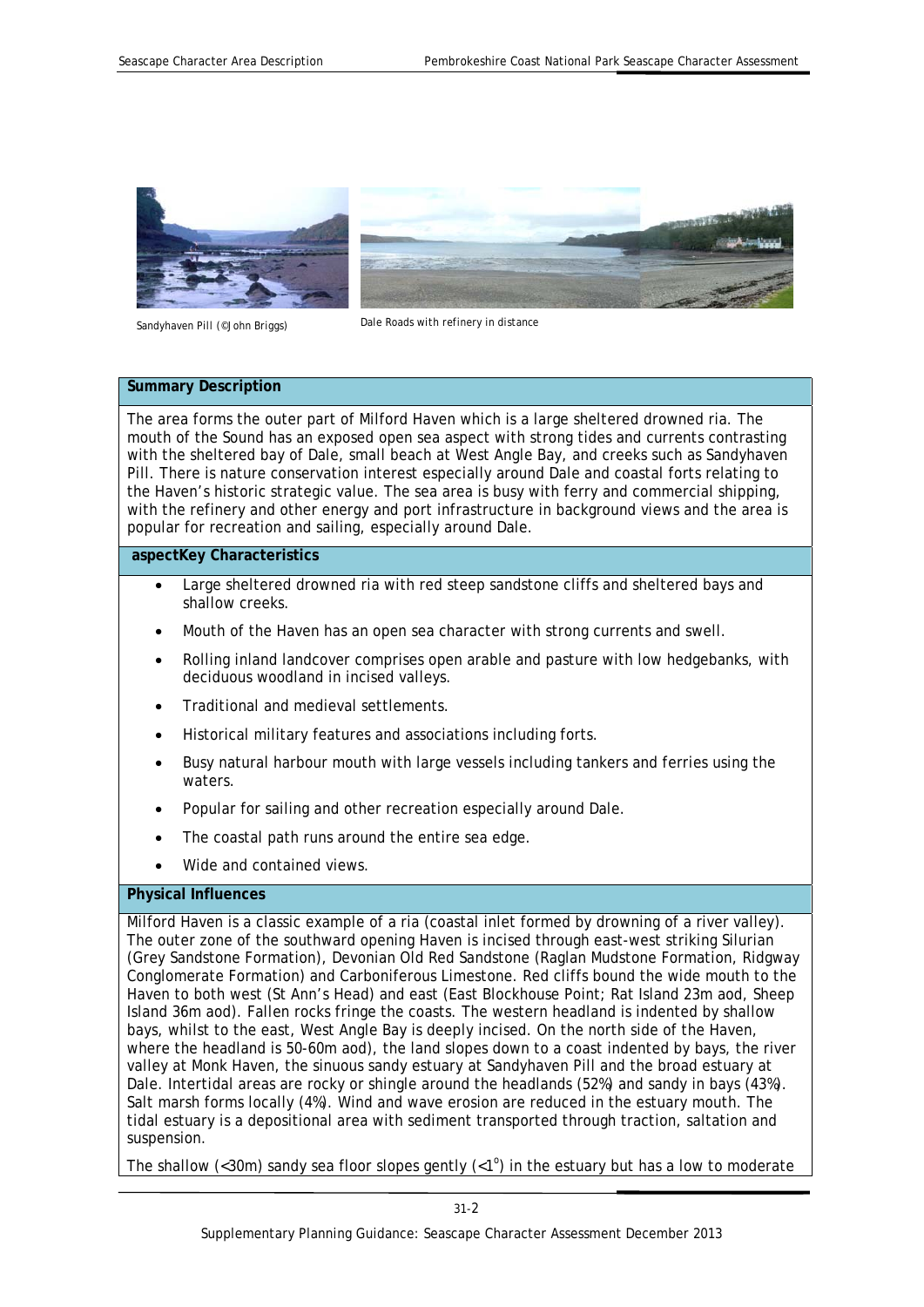slope (1010o) across the channel mouth (<25m). Areas of rocks form local shallows across the channel. The seas of the Haven are sheltered from wave stress, and are strongly tidal. Tidal currents west of St Ann's Head set northwest and southeast, with tidal flow <3 knots. In the mouth of the Haven tidal currents set northeast southwest, with tidal flow <2 knots. The tidal range is 6.1m.

The landcover is mixed farmland of arable and pasture with low cut hedgebanks and fencing in medium-sized semi-regular fields to the north and west in the Dale peninsula and around St Ishmaels and in small fields including linear burgage plots associated with the village of Angle to the east. Small, steep sided wooded valleys cut through the rolling lowland plateau to the north. North of Dale the bay turns to a large marshy area with retained water.

 muddy sediments. The waters form part of the Pembrokeshire Marine SAC. The coast to the west forms part of the Dale and South Marloes Coast SSSI, the northern coast, estuaries and wetlands form part of the Milford Haven Waterway SSSI and the south east is part of the Angle Peninsula Coast SSSI. Seminatural habitats range from sheltered inter-tidal mud flats in the shallow embayment of Angle Bay, to lowland mixed deciduous woodland. Cliff areas comprise a mosaic of rough pasture and scrub, with species including chough and peregrine falcon. The small tributary estuary of Sandy Haven supports several species of birds during the winter. There is a HPMCZ proposed which runs from the shore at Dale [Gann Flats] out east to Watch House Point and south and then west to Dale Point. The important habitats include sheltered muddy gravels and subtidal mixed

#### **Cultural influences**

Milford Haven is the fourth busiest waterway in the British Isles, with freight tonnage expected to increase in the coming years. Milford Haven is one of the few deep water natural harbours in the British Isles capable of being entered in all weathers and at any stage of the tide. It is the entrance to a classic `harbour of refuge', home to the Royal Navy and is now an integral part of Britain's oil and gas infrastructure.

The area is an exceptionally rich area in terms of historic seascape character. Medieval burials are confirmed in West Angle Bay. A pair of blockhouses was built by Henry VIII to guard Milford Haven. A chain of forts was later built to defend it from Napoleon III – Thorn island on the south side, South Hook on the north, Stock Rock on a mid-channel rock, and Dale Fort, set within ramparts of an earlier promontory enclosure.

Scheduled monuments include:

- PE307 (promontory fort): community: Herbrandston
- PE334 (fort): community: Herbrandston
- PE411 (promontory fort): community: Angle
- PE554 (cemetery): community: Angle
- PE566 (airfield): community: Marloes and St Brides (partly in SCA25 and SCA26)

Part of this area lies within the Milford Haven Waterway Landscape of Outstanding Historic Interest. Angle is a Conservation Area extending as far as West Angle Bay.

There are over 20 wrecks in the area which is symptomatic of its intensive use. These include military craft such as HMS Leda which lies in West Angle Bay and HMS Caroline and HM MGB12 which lie near the main channel. Some wrecks are in the late  $19<sup>th</sup>$  century while others were sunk in the 1970's.

As with seascape character area 32- Milford Haven was the landing-place of Henry Tudor, Henry VII, who marched from here to defeat and kill Richard III at Bosworth field. In *Cymbeline*, Imogen refers to Milford.

The main settlement in the area is Dale which is focussed on sailing and recreation with the fringes of the rural settlement of St Ishmaels to the north. Elsewhere the settlement is dispersed rural farmsteads and dwellings. The large scale structures of the LNG terminal, refinery and other associated infrastructure lie to the east.

Access to the Haven for large tankers is through a narrow passage, passing beneath the lighthouse on St Ann's Head, although the opposing headlands stand over two kilometres apart at their narrowest point.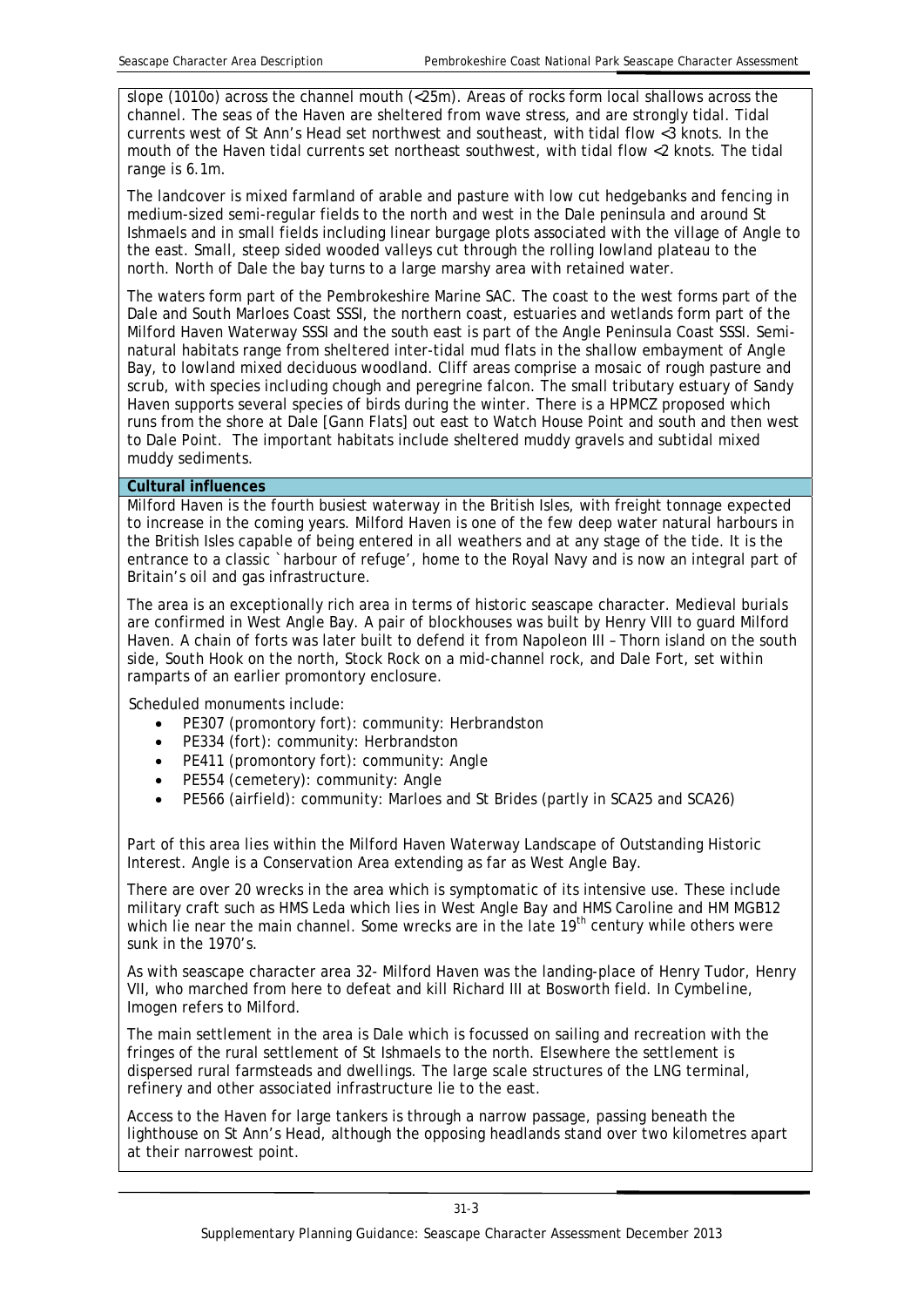Commercial shipping is focussed at the approaches to the busy Milford Haven Waterway – the The Port of Milford is the third largest port in the UK and handles 29% of the UK's seaborne trade in oil and gas. The activity passing through the outer Haven relating to the port's operation activity includes tugs, service and pilot vessels with occasional dredging. A ferry out from Pembroke Dock regularly passes through these waters. Commercial fishing vessels come out from Milford. Recreational motor and yacht cruising activity comes out of two marinas up river as well as the many swinging moorings along the waterway. There is a lighthouse on St Ann's Head at the entrance to the Milford Haven Waterway. There are significant commercial navigational lights, marks and buoys along the approaches as well other marks for recreational navigation.

Sea angling is especially popular with small craft often anchored just off St Ann's Head as well angling from rocks and beaches, especially within Angle Bay. Kayaking, rowing and windsurfing are to be found all round this area of coast. Dinghy and yacht sailing activity, including racing, takes place throughout the year. There is a heavily used cruising route from here around the coast west to Fishguard, across the Bristol Channel and to points east such as Tenby. There are also numerous routes across to Ireland. Dale Roads offers several swinging mooring with a pontoon and slipway at the village behind. There is a sailing and surfing school with attendant students out in the bay. Windsurfing is popular off Dale and Angle. There is a slipway at West Angle. Wildlife boat trips come out from Dale or pass through these waters en route for the Islands. Beach activities take place in the secluded bays of Watwick, Dale and Sandy Haven and at West Angle Bay across the water to the south, sheltered from southerly winds..

Dale Fort Field Centre lies on a headland and is used for coastal scientific research and field studies. At the Gann in Dale are mudflats and a lagoon popular for wildlife spotting. There is a prominent island – Thorn Island – just off Angle and a Martello Tower to the north.

Fishing in the area comprises of hand gathered cockles and razor clams, beach seining and beach nets, set nets in the outer waters around the mouth, lobster and crab potting and light otter trawling.

The area has a Round 24 licence for oil and gas.

#### **Aesthetic, perceptual and experiential qualities**

There is a contrast in scale and exposure between the open and exposed sea corridor at the mouth of the Haven with more contained and sheltered bays, with their channelled views. West Angle and Dale bays feel very sheltered and safe. On boast in the mouth of the Haven there can be a large swell and currents , especially to the west, which contrast with the relative calm of the harbour.

The rough and rugged textures of red sandstone cliff edges, contrast with the open rolling arable and pastoral plateau and gentle rolling hills.

At low tide, the exposed alluvial and stony beach at Dale stretches far out, with strong seaweed smells. Dale has colourful painted houses, and is busy especially in summer with boats and holiday activity. This contrasts with the more recessive parts of the area. There is a strong sense of place at Dale village, and at the old forts in varying condition.

Views vary from open framed views out to sea past the headlands of St Ann's and Rat Island, with lighthouse and masts breaking the skyline, to areas such as Dale where contained views are set against distant view of refineries. Sometimes ships, including ferries, will provide a seaborne focus.

There is a strong contrast between this essentially rural, natural and tranquil area with the Inner harbours dominated by large scale energy and port facilities, settlement and associated lighting which forms a significant backdrop to many views.

#### **Cultural benefits and services**

The area contributes significantly towards leisure and recreational services in the form of marine recreation and beaches, to natural heritage in the form of the rugged cliffs and bays, creeks and marshes. The cultural associations are very strong with the old villages and field patterns and association with military history and naval shipping, and the area continues to be an important focus of energy-related industry and commercial shipping activity.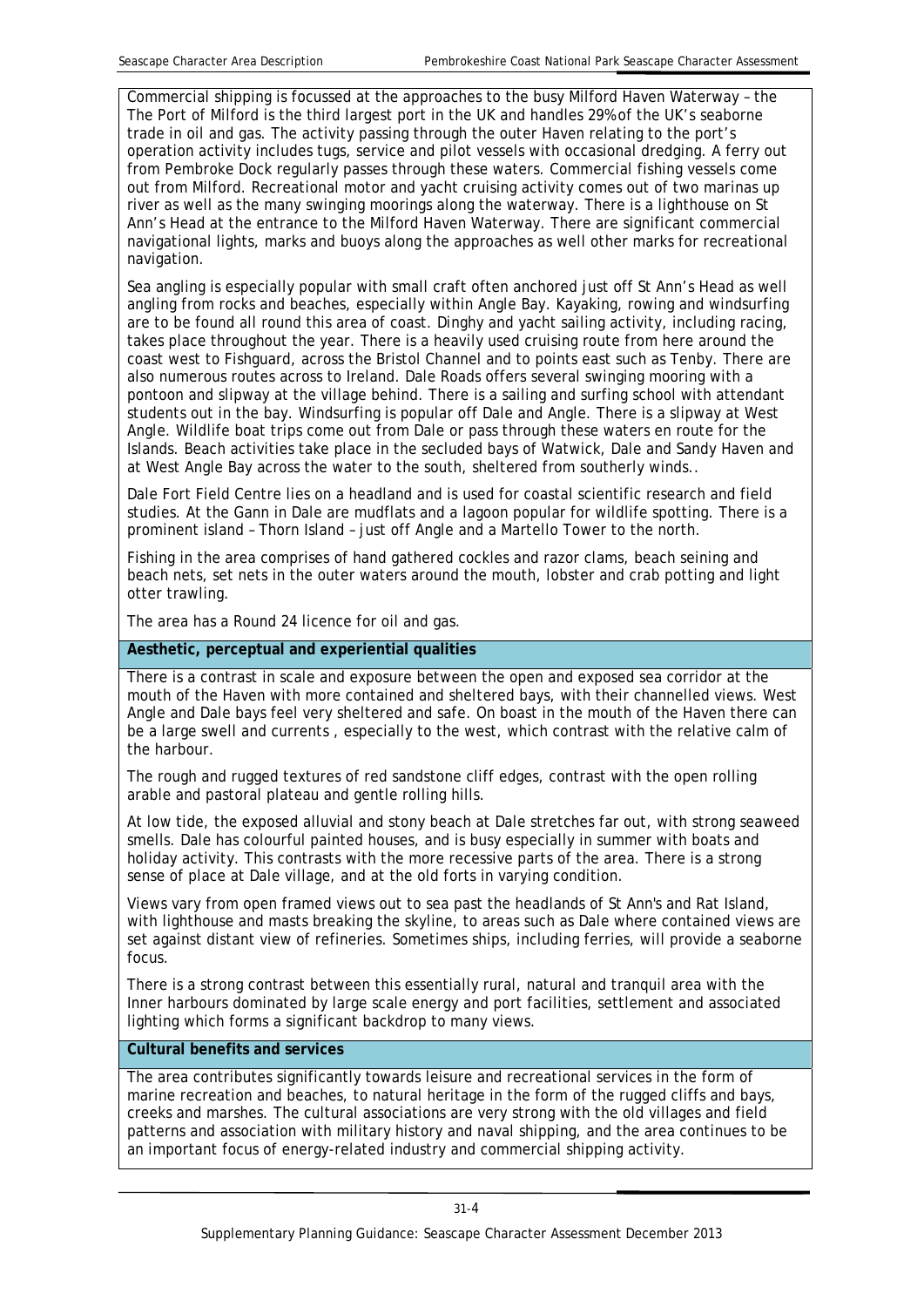| Forces for change                                                                                                                                                                                                                                                                                                 |                                                 |                                                                                        |                                     |                              |                             |                      |                                            |         |  |
|-------------------------------------------------------------------------------------------------------------------------------------------------------------------------------------------------------------------------------------------------------------------------------------------------------------------|-------------------------------------------------|----------------------------------------------------------------------------------------|-------------------------------------|------------------------------|-----------------------------|----------------------|--------------------------------------------|---------|--|
| Summary                                                                                                                                                                                                                                                                                                           |                                                 | Key forces for change                                                                  |                                     |                              |                             |                      |                                            |         |  |
| The estuary is a sediment<br>sink. The shoreline<br>management plan generally<br>states 'do nothing'. At Dale,<br>the SMP is to 'hold the line'<br>to protect village assets.                                                                                                                                     | <b>Special Qualities</b><br>Coastal Splendour   | Natural processes/ climate                                                             |                                     | commercial                   | ŏ                           | Development pressure | Land management changes                    |         |  |
| Coastal erosion is causing<br>scheduled monuments to<br>fall into the sea eg East<br>Blockhouse.                                                                                                                                                                                                                  |                                                 | change                                                                                 | Visitor pressure                    | Marine use- o<br>and fishing | Offshore energy<br>minerals |                      |                                            | MOD use |  |
| The level of activity in the<br>waters will increase as<br>Milford Port increases<br>traffic, especially in LNG.<br>The Gann is one of the<br>potential HPMCZ's which, if<br>implemented, will<br>significantly affect levels of<br>permitted activity at Dale<br>which is popular for sailing<br>and recreation. | <b>Islands</b>                                  |                                                                                        |                                     |                              |                             |                      |                                            |         |  |
|                                                                                                                                                                                                                                                                                                                   | Diversity of Landscape                          |                                                                                        |                                     |                              |                             |                      |                                            |         |  |
|                                                                                                                                                                                                                                                                                                                   | Remoteness,<br>Tranquillity and<br>Wilderness   |                                                                                        |                                     |                              |                             |                      |                                            |         |  |
|                                                                                                                                                                                                                                                                                                                   | Diverse Geology                                 |                                                                                        |                                     |                              |                             |                      |                                            |         |  |
|                                                                                                                                                                                                                                                                                                                   | <b>Richness of Habitats</b><br>and Biodiversity |                                                                                        |                                     |                              |                             |                      |                                            |         |  |
|                                                                                                                                                                                                                                                                                                                   | Rich Archaeology                                |                                                                                        |                                     |                              |                             |                      |                                            |         |  |
|                                                                                                                                                                                                                                                                                                                   | <b>Distinctive Settlement</b><br>Character      |                                                                                        |                                     |                              |                             |                      |                                            |         |  |
| Visitor pressure on<br>recreational hotspots                                                                                                                                                                                                                                                                      | Cultural Heritage                               |                                                                                        |                                     |                              |                             |                      |                                            |         |  |
| including Dale.                                                                                                                                                                                                                                                                                                   | <b>Accessing the Park</b>                       |                                                                                        |                                     |                              |                             |                      |                                            |         |  |
| Development pressure for<br>holiday accommodation.                                                                                                                                                                                                                                                                | Space to Breathe<br>Key                         |                                                                                        |                                     |                              |                             |                      | Change occurring in the area affecting the |         |  |
| Impact of industry and<br>shipping on ecology and<br>tranquillity.                                                                                                                                                                                                                                                |                                                 |                                                                                        |                                     |                              | selected special quality    |                      |                                            |         |  |
| Possible intensification of<br>arable farming for potatoes<br>for example, leading to<br>potential loss of habitat<br>such as hedgerows.                                                                                                                                                                          |                                                 |                                                                                        |                                     |                              |                             |                      |                                            |         |  |
| <b>Key sensitivities</b>                                                                                                                                                                                                                                                                                          |                                                 |                                                                                        |                                     |                              |                             |                      |                                            |         |  |
| Factors contributing to sensitivity                                                                                                                                                                                                                                                                               |                                                 |                                                                                        | Factors detracting from sensitivity |                              |                             |                      |                                            |         |  |
| Remote, unspoilt cliffs and sheltered bays and<br>estuaries.                                                                                                                                                                                                                                                      |                                                 | Commercial shipping and adjacent refinery<br>and other industrial and urban land uses. |                                     |                              |                             |                      |                                            |         |  |
| Popular recreational destinations such as Dale.                                                                                                                                                                                                                                                                   |                                                 | Presence of established recreational                                                   |                                     |                              |                             |                      |                                            |         |  |
| Nature conservation interest especially around<br>Dale.                                                                                                                                                                                                                                                           |                                                 | activity.<br>Contained ria enclosed by surrounding hills                               |                                     |                              |                             |                      |                                            |         |  |
| Richness of military and nautical history.                                                                                                                                                                                                                                                                        |                                                 | and plateau.                                                                           |                                     |                              |                             |                      |                                            |         |  |
| Pembrokeshire Coast Path as a sensitive<br>receptor.                                                                                                                                                                                                                                                              |                                                 | Lighting associated with settlement,<br>shipping and industry.                         |                                     |                              |                             |                      |                                            |         |  |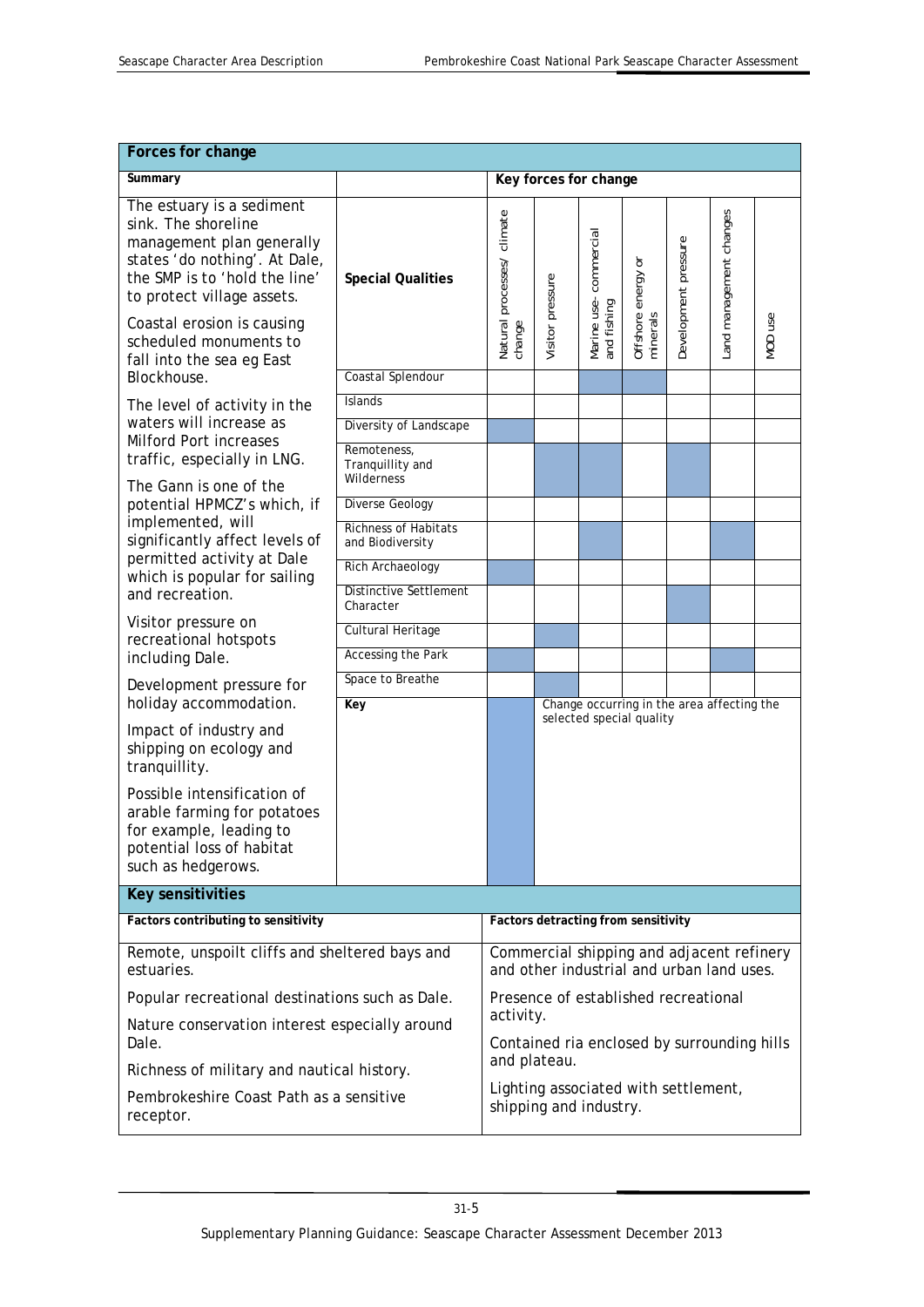

Reproduced from Ordnance Survey digital map data © Crown copyright 2013.<br>All rights reserved. Licence number 100019741<br>Sources: Ordnance Survey, Seazone, Pembrokeshire Coast National Park Au .<br>keshire Coast National Park Authority, CCW, Cadw

**SCA 32: Inner Milford Haven** 



*Overlooking the inner Haven from near the Cleddau Bridge* 



*Main channel with jetties in use*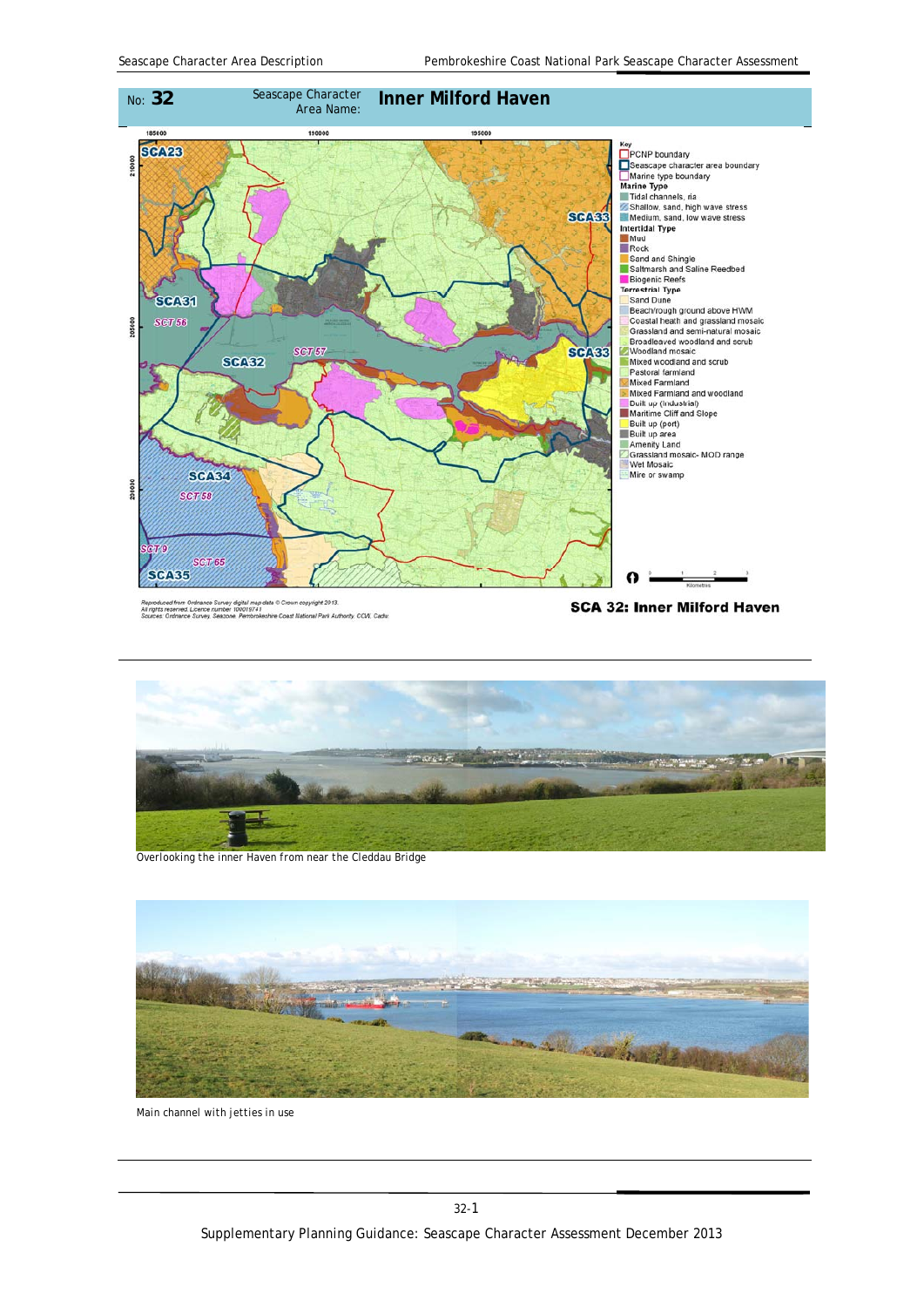#### **Summary Description**

This deep water ria acts as a commercial and ferry shipping channel and sheltered harbour, serving oil refinery, gas and oil storage, power station and related industrial and urban settlement with tall structures rising up above the surrounding slopes. This contrasts with indented bays and silted inlets with nature conservation interest and recreational uses, and farmed hinterland.

#### **Key Characteristics**

- A large sheltered natural harbour of a ria with mudflats and sandy inlets, creeks and bays
- Busy commercial shipping channel with tanker terminals, ferry terminal and marinas
- Visually dominant refineries with gas/oil storage and power station
- Gently sloping enclosing hills with pastoral landcover with arable
- Historically rich area associated with the sea with the main urban settlements of Milford Haven and Pembroke Dock and historic small villages
- Deciduous woodland on some sea edges, along creeks and minor valleys
- Long views down the main channel and framed views from inlets and bays

#### **Physical Influences**

The east-west stretch of Milford Haven is controlled by the deep seated Ritec Fault, and is incised into east-west striking Devonian Old Red Sandstone (Cosheston Group, Raglan Mudstone Formation, Ridgway Conglomerate Formation) and locally Carboniferous Limestone. The channel has deeply indented bays of incised river valleys on both sides (Angle Bay, Pennar Gut, Cosheston Pill, Cresswell and Carew rivers, Westfield Pill, Castle Pill, Hubberston Pill, Gelliswick Bay, Sandyhaven Pill). Of intertidal areas, extensive mudflats fringe the estuary along both sides (41%), and there are sandy embayments (29%), as well as areas of low energy rocky shores (23%). The tidal estuary is a depositional sediment sink, with sediment transported through traction, suspension and saltation.

The sandy channel floor slopes moderately  $(1-10^{\circ})$  into the shipping channel  $\left($  < 25m), which has areas of dredging. The muddy sand to sand shallows slope only gently  $\left\langle \langle 1^{\circ} \rangle \right\rangle$  into the channel. The waters are sheltered from wave stress and are strongly tidal. Tidal range is upto 6.3m.

Surrounding hills rising to 70m AOD at Green Hill to south, and 67m at Waterston to north. The coastal plateau slopes down to the haven, steeply in places, with a variety of low cliffs, rocky or soft shores.

Semi-natural vegetation forms a narrow strip along the shore, sometimes with deciduous woodland in more sheltered areas and steeper hillsides or narrow valleys, and silted or marshy inlets and inter-tidal mud flats in the shallow embayment of Angle Bay, and heavily silted Pembroke River, both important over-wintering grounds for waders and wildfowl. The whole of the haven is part of the Pembrokeshire Marine SAC.

#### **Cultural influences**

A great water-way, with historic links to the Atlantic, to Ireland and to other parts of the world– latterly and most evidently through the development of defensive systems, to the naval presence, to Brunel's choice of Milford as the terminus of the South Wales railway and the oil industry.

 closed in 1926. The industrial settlement at Pembroke Dock was laid out from c. 1818. An exceptionally dense historic seascape. The Norman period is represented by the planned village and fields at Angle. Later defensive structures reflect the establishment of Naval shipbuilding, at Neyland c. 1760 and at Milford Haven in 1796, relocated to Pembroke Dock in 1812. This became one of the most important naval ship-building centres in Britain. Facilities were substantially extended in 1830-32 and again in 1844. These reflect changes in sea-going vessel design. Decline set in after the introduction of the Dreadnoughts and the dockyards finally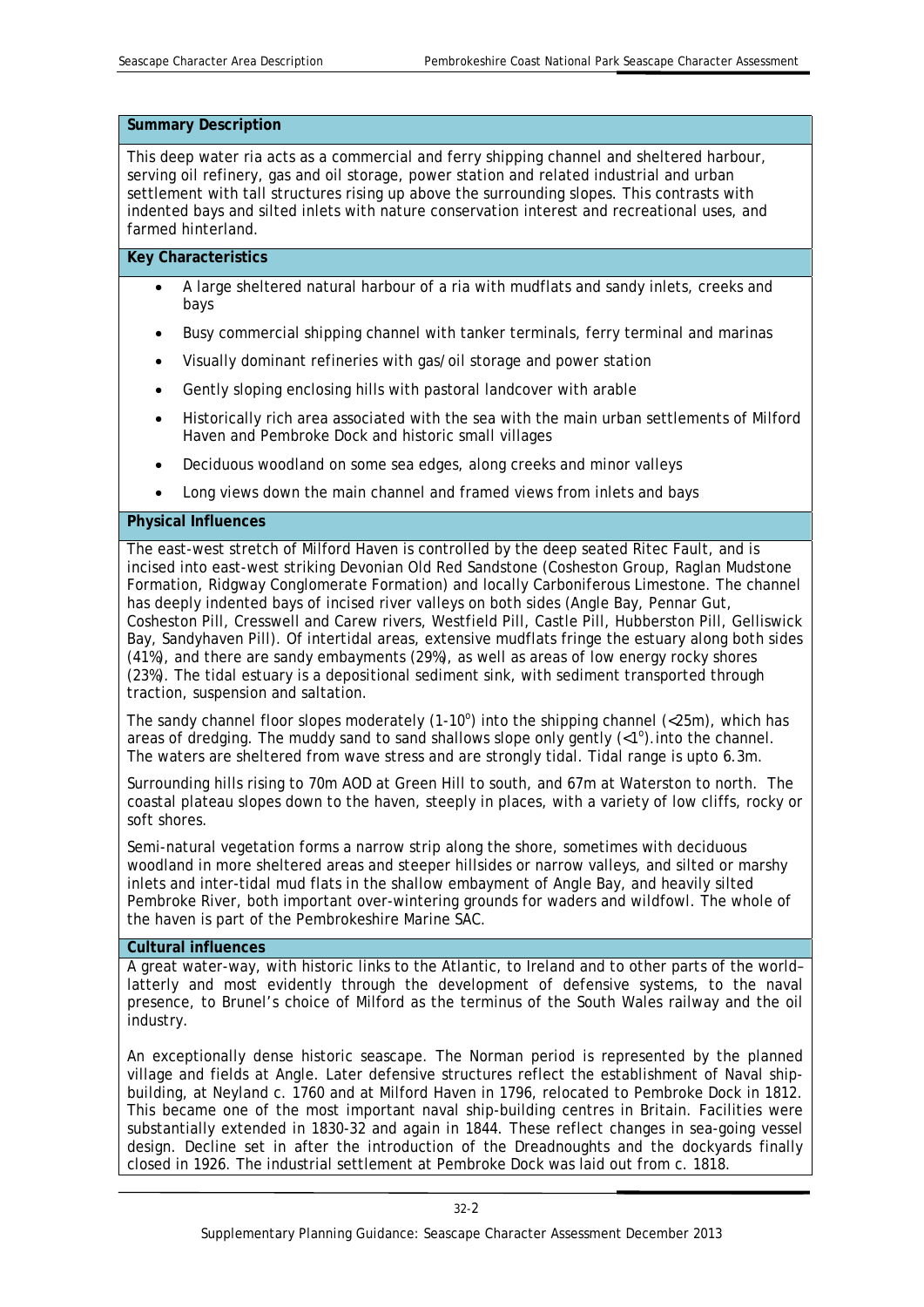Brunel's Great Western Railway initially sponsored (1845) and eventually assumed control of (1852), the South Wales Railway, which originally intended to reach Fishguard, to tap the Atlantic and Irish traffic, but made Milford Haven its terminus; trains connected with the Atlantic steamships.

There are a number of wrecks in the waterway, two of which are aircraft. Some are dangerous to shipping.

In 1957 work began on the Herbranston refinery; oil supplies reflected shifts in global politics, such as the nationalisation of the Suez canal, which required larger tankers to make the journey around the tip of Africa viable.

Scheduled monuments include:

PE005 (Pembroke castle): community: Pembroke PE068 (tower): community: Angle PE069 (Angle castle – building, unclassified): community: Angle PE186 (rath): community: Milford Haven PE262 (enclosure): community: Hundleton PE263 (manor): community: Hundleton (also partly in SCA 33) PE332 (tower): community: Pembroke Dock PE337 (fort): community: Herbranston PE338 (fort): community: Milford Haven PE379 (barracks): community: Pembroke Dock PE380 (tower): community: Pembroke Dock PE387 (observatory): community: Milford Haven PE400 (enclosure): community: Hundleton PE415 (dovecote): community: Pembroke PE435 (cave): community: Pembroke PE452 (battery): community: Neyland

This area lies within the St David's Peninsula and Ramsey Island Landscape of Outstanding Historic Interest.

Milford Haven was the landing-place of Henry Tudor, Henry VII, who marched from here to defeat and kill Richard III at Bosworth field. In *Cymbeline*, Imogen refers to Milford.

Passenger ferries run from Pembroke Dock to Ireland [Rosslare] and oil and gas tankers use the extensive large scale deep water port facilities with large jetty structures/terminals by the navigable channel. There is a coastguard station based on the haven.

The Port of Milford is the third largest port in the UK and handles 29% of the UK's seaborne trade in oil and gas. There is port operational activity including tugs, service and pilot vessels with occasional dredging. The tall refinery chimneys and structures are vertical elements and with the recently built power station stacks (75m high) are visible from long distances. These are added to by onshore wind turbines and LNG and other storage tanks situated at around 50m AOD are visible on skyline. Lighting [such as on the chimneys] is focused on Milford Haven with a degree of intensity between along transport corridors.

There are marinas at Milford marina and Neyland Yacht Haven. There is a heavily used cruising route from here around the coast west to Fishguard, across the Bristol Channel and to points east such as Tenby. There are also numerous routes across to Ireland. Angle Bay is a popular anchorage although safe anchorage. There is a slipway at Angle Point. There is a lifeboat station at Angle.

Fishing in the area comprises of hand gathered cockles and mussels and periwinkles on southern shores, beach seining and beach nets, set nets and limited areas of lobster and crab potting.

**Aesthetic, perceptual and experiential qualities** 

This is a medium scale seascape dominated by the linear form of the main channel and industrial plant and tall chimneys. This main channel is rough textured due to man-made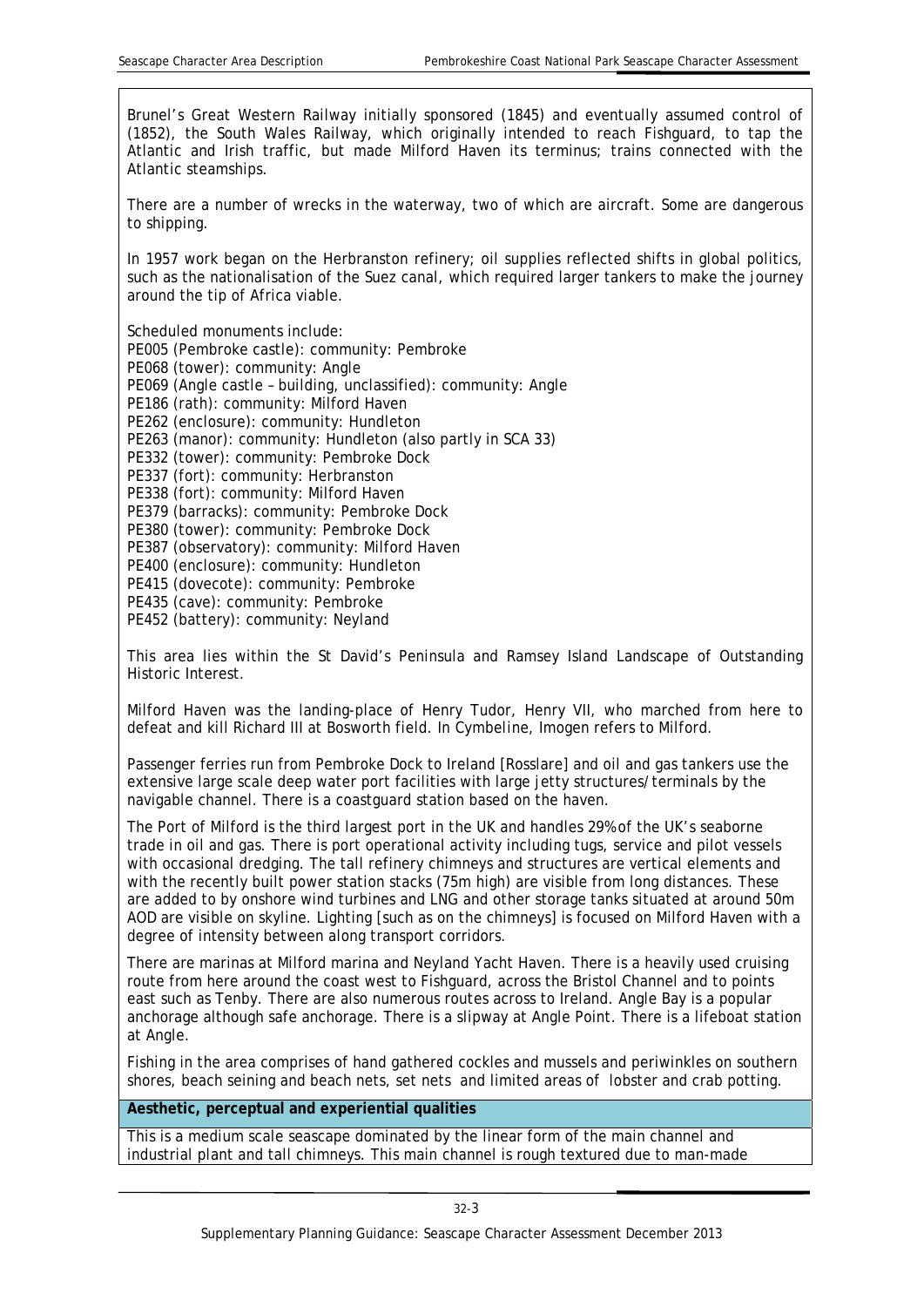elements imposed on form of the natural landscape, and these highly prominent structures are only tempered by the natural form and scale of the wide ria and surrounding green hills.

The intensity of commercial shipping and scale of tankers and jetties creates an uncomfortable experience for the small boat user in the main channel.

Contrasting with the main channel, Angle Bay is a semi enclosed bay which dries, with a containing woodland belt and adjacent historic village and church, creating a much more tranquil location with a high degree of naturalness despite longer views to refineries.

The narrow pills are highly contained and natural with wooded valley sides and marshy edges, within which one can feel highly remote despite the closeness of the urban context.

**Cultural benefits and services** 

The area contributes significantly towards leisure and recreational services in the form of marine facilities and urban centres, to natural heritage in the form of the scale and character of the Sound and bays and inlets, and to cultural and spiritual services in respect of the richness of historical and current uses relating to shipping, energy and military purposes.

| <b>Forces for change</b>                                                                                                                                                                                                                                                                                                                                                                                                                                                       |                                                 |                                      |                                                                        |                                      |                                  |                      |                         |         |
|--------------------------------------------------------------------------------------------------------------------------------------------------------------------------------------------------------------------------------------------------------------------------------------------------------------------------------------------------------------------------------------------------------------------------------------------------------------------------------|-------------------------------------------------|--------------------------------------|------------------------------------------------------------------------|--------------------------------------|----------------------------------|----------------------|-------------------------|---------|
| Summary                                                                                                                                                                                                                                                                                                                                                                                                                                                                        |                                                 |                                      | Key forces for change                                                  |                                      |                                  |                      |                         |         |
| The estuary is a dynamic<br>sediment environment and<br>will evolve with time. The<br>Shoreline management plan<br>states 'do nothing' along<br>the southern coast except<br>Angle Bay where it advises<br>'hold the line' to protect<br>village assets which<br>otherwise may be subject to<br>landward migration of<br>foreshore. Possible retreat<br>of the line at Pembroke<br>River and changes to silted<br>areas. SMP advises 'hold the<br>line' on the northern coast. | <b>Special Qualities</b>                        | Natural processes/ climate<br>change | Visitor pressure                                                       | Marine use-commercial<br>and fishing | ŏ<br>Offshore energy<br>minerals | Development pressure | Land management changes | MOD use |
|                                                                                                                                                                                                                                                                                                                                                                                                                                                                                | Coastal Splendour                               |                                      |                                                                        |                                      |                                  |                      |                         |         |
|                                                                                                                                                                                                                                                                                                                                                                                                                                                                                | <b>Islands</b>                                  |                                      |                                                                        |                                      |                                  |                      |                         |         |
|                                                                                                                                                                                                                                                                                                                                                                                                                                                                                | Diversity of Landscape                          |                                      |                                                                        |                                      |                                  |                      |                         |         |
|                                                                                                                                                                                                                                                                                                                                                                                                                                                                                | Remoteness,<br>Tranquillity and<br>Wilderness   |                                      |                                                                        |                                      |                                  |                      |                         |         |
| Potential expansion of                                                                                                                                                                                                                                                                                                                                                                                                                                                         | <b>Diverse Geology</b>                          |                                      |                                                                        |                                      |                                  |                      |                         |         |
| energy related facilities and<br>infrastructure related to<br>port use.                                                                                                                                                                                                                                                                                                                                                                                                        | <b>Richness of Habitats</b><br>and Biodiversity |                                      |                                                                        |                                      |                                  |                      |                         |         |
| Wind energy onshore<br>creating clutter with<br>existing vertical elements.                                                                                                                                                                                                                                                                                                                                                                                                    | Rich Archaeology                                |                                      |                                                                        |                                      |                                  |                      |                         |         |
|                                                                                                                                                                                                                                                                                                                                                                                                                                                                                | <b>Distinctive Settlement</b><br>Character      |                                      |                                                                        |                                      |                                  |                      |                         |         |
|                                                                                                                                                                                                                                                                                                                                                                                                                                                                                | Cultural Heritage                               |                                      |                                                                        |                                      |                                  |                      |                         |         |
| Potential impact of<br>industrial plant on ecology<br>of waterway, especially on                                                                                                                                                                                                                                                                                                                                                                                               | <b>Accessing the Park</b>                       |                                      |                                                                        |                                      |                                  |                      |                         |         |
|                                                                                                                                                                                                                                                                                                                                                                                                                                                                                | Space to Breathe                                |                                      |                                                                        |                                      |                                  |                      |                         |         |
| water temperatures and<br>pollution.                                                                                                                                                                                                                                                                                                                                                                                                                                           | Key                                             |                                      | Change occurring in the area affecting the<br>selected special quality |                                      |                                  |                      |                         |         |
| Pollution threat by tankers.                                                                                                                                                                                                                                                                                                                                                                                                                                                   |                                                 |                                      |                                                                        |                                      |                                  |                      |                         |         |
| Continuity of use of ferry<br>terminal.                                                                                                                                                                                                                                                                                                                                                                                                                                        |                                                 |                                      |                                                                        |                                      |                                  |                      |                         |         |
| Demand for more marina<br>space or moorings for<br>recreational boats.                                                                                                                                                                                                                                                                                                                                                                                                         |                                                 |                                      |                                                                        |                                      |                                  |                      |                         |         |